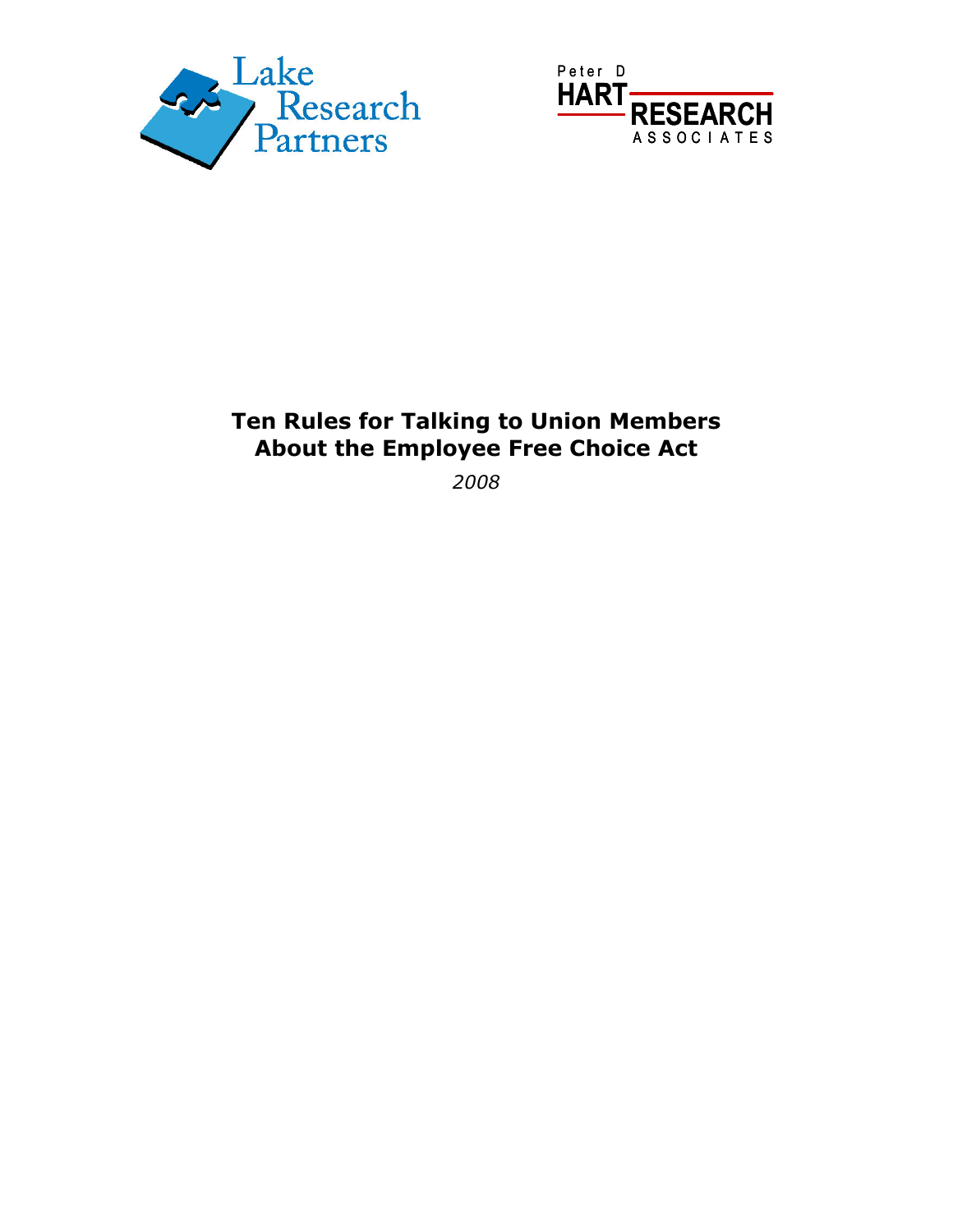This memo is meant to advise unions on how to best educate, motivate, and mobilize union members in our collective effort to win passage of the Employee Free Choice Act for all of America's workers. The advice is based on findings from two stages of opinion research among union members. The first stage was a national telephone survey among 382 union members conducted by Hart Research Associates for the AFL-CIO in December 2006. Stage two consisted of seven focus groups among union members convened in February 2008 by Hart Research Associates and Lake Research Partners on behalf of American Rights at Work, Change to Win, and the AFL-CIO.

For more information and resources on the Employee Free Choice Act, visit:

American Rights at Work www.americanrightsatwork.org

AFL-CIO www.aflcio.org

Change to Win www.changetowin.org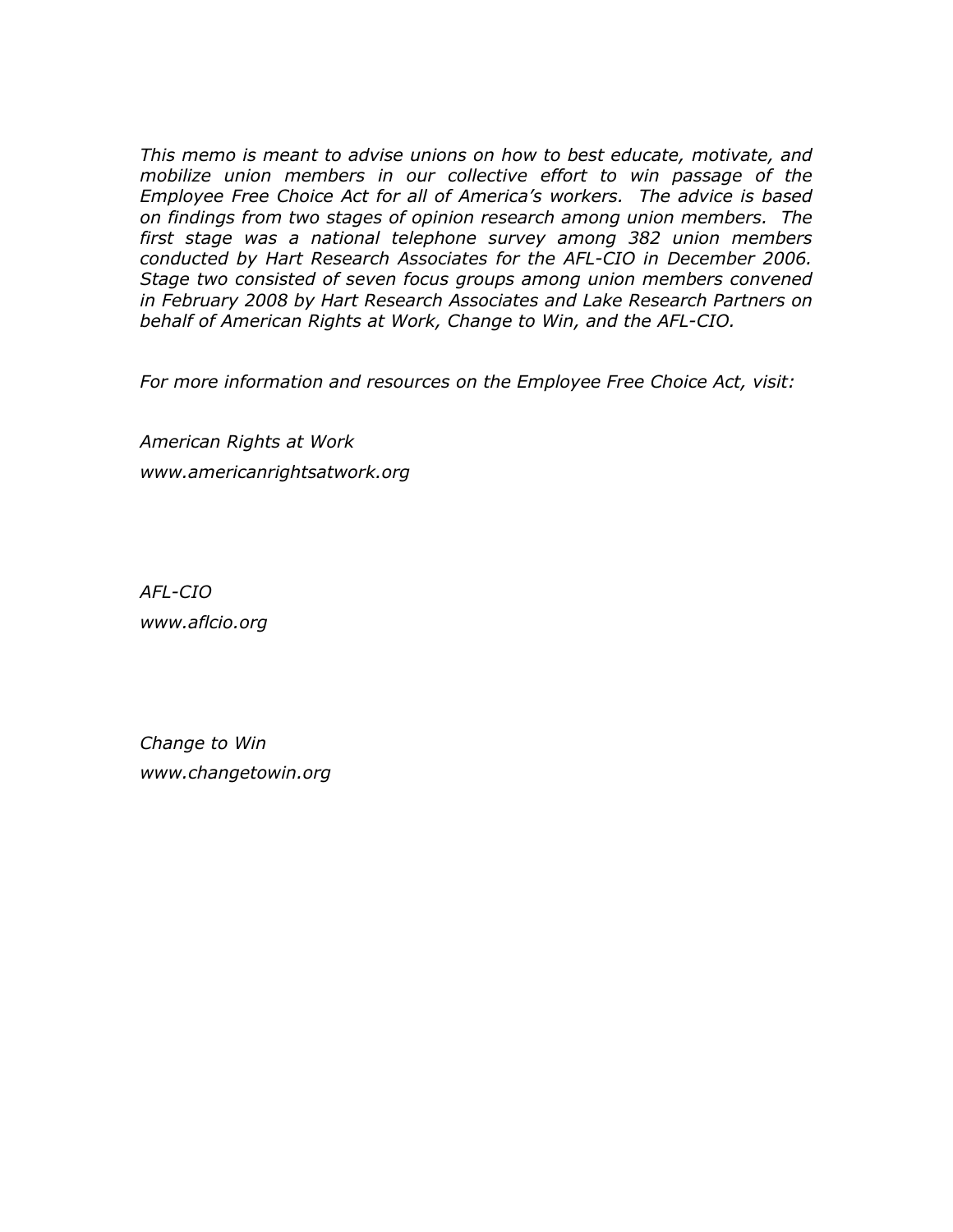## Ten Rules for Talking to Union Members

About the Employee Free Choice Act

#### 1. Unions must substantially expand the effort to educate members about the urgent need for the Employee Free Choice Act. Most members—even activists—do not know about the legislation, and many even remain unaware of employer opposition to unions.

Few rank-and-file union members today know what the Employee Free Choice Act is, or that it is the highest legislative priority for America's unions. That is perhaps not surprising, given the limited media attention the issue has received to date. However, focus group discussions reveal that this lack of awareness extends even to stewards and other members actively involved in their unions. Moreover, it is not just this specific legislation with which members are unfamiliar: they demonstrate little awareness that organizing workers, or changing the law to facilitate that organizing, are priorities for their unions. While issues such as health care reform and fair trade are recognized as union concerns, and members understand and can recite important contributions that unions make, this issue simply is not on their radar screens.

Union members also have limited knowledge about the underlying policy and legal issues, especially those in the public sector as most became members as a condition of employment and have never experienced an organizing campaign or representation election. Indeed, only 54% of members know that companies routinely resist unionization efforts by their employees, and even fewer are aware of how frequently that opposition becomes coercion and intimidation.

Many union members will ultimately support the Employee Free Choice Act, if only because their unions support it and corporate opposition voices are not credible to them. However, such passive approval is not the same thing as the engaged support that would motivate union members to become active and help apply pressure on policymakers. That's what will be required, and much education will be needed before members have that kind of deeper commitment.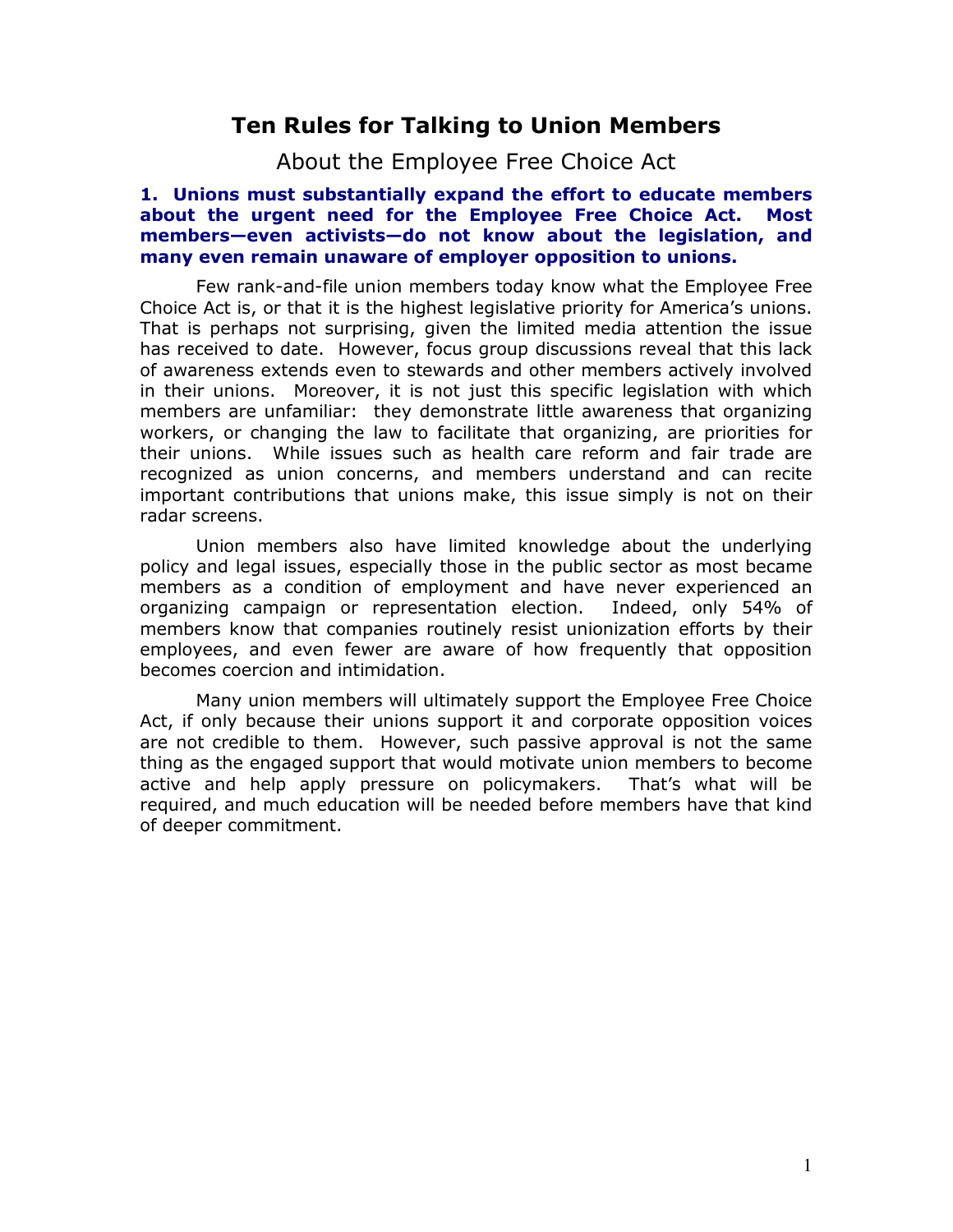#### 2. Our strongest message frame places the Employee Free Choice Act in the larger context of working people's economic struggles and unions' agenda for improving workers' lives. This is about the survival of the middle class and the American Dream, not labor law.

 The survey and focus group results both demonstrate that the most effective message frame promotes the Employee Free Choice Act as part of the solution to the economic challenges facing working people. Such a framing heightens the perceived importance of the legislation by linking it to broadly held concerns of all workers. In contrast, a more narrow appeal focused on the problem of employer coercion, while also somewhat effective, does not give the issue the same kind of urgency for most workers.

#### Core Message Frame

Working people are struggling to make ends meet today, and we are in danger of seeing the American Dream disappear. Too often, corporations and their CEOs aren't treating workers fairly. They cut back on health care benefits and give raises that don't even keep up with the cost of living, while CEO salaries and profits go higher and higher. They coerce and intimidate employees who want a union voice and a contract, but these CEOs wouldn't work one day without a written contract that protected their perks. As a result, working people are losing ground—losing health care coverage, retirement security, and jobs.

An important way to help average people get their fair share is to remove unfair barriers to union representation and collective bargaining. Workers in unions earn 28% higher wages on average, are 62% more likely to have employer health coverage, and four times as likely to have a pension. That is why we need to pass the Employee Free Choice Act, which protects workers' freedom to choose a union.

 Tapping into members' anger at corporate CEOs, who enrich themselves while working to lower the standard of living for union members and other workers, strengthens the message considerably. Pointing out corporations' double standard—providing written contracts to top managers while fighting to prevent rank-and-file workers from enjoying the same protection—is a particularly strong formulation. When describing the economic impact of more workers having unions, emphasize unions' role in providing health care coverage and retirement security. Also note that the frame speaks to members' values as well as their economic interests: their commitment to fairness and to the idea that all working people should have the opportunity to pursue and achieve the American Dream.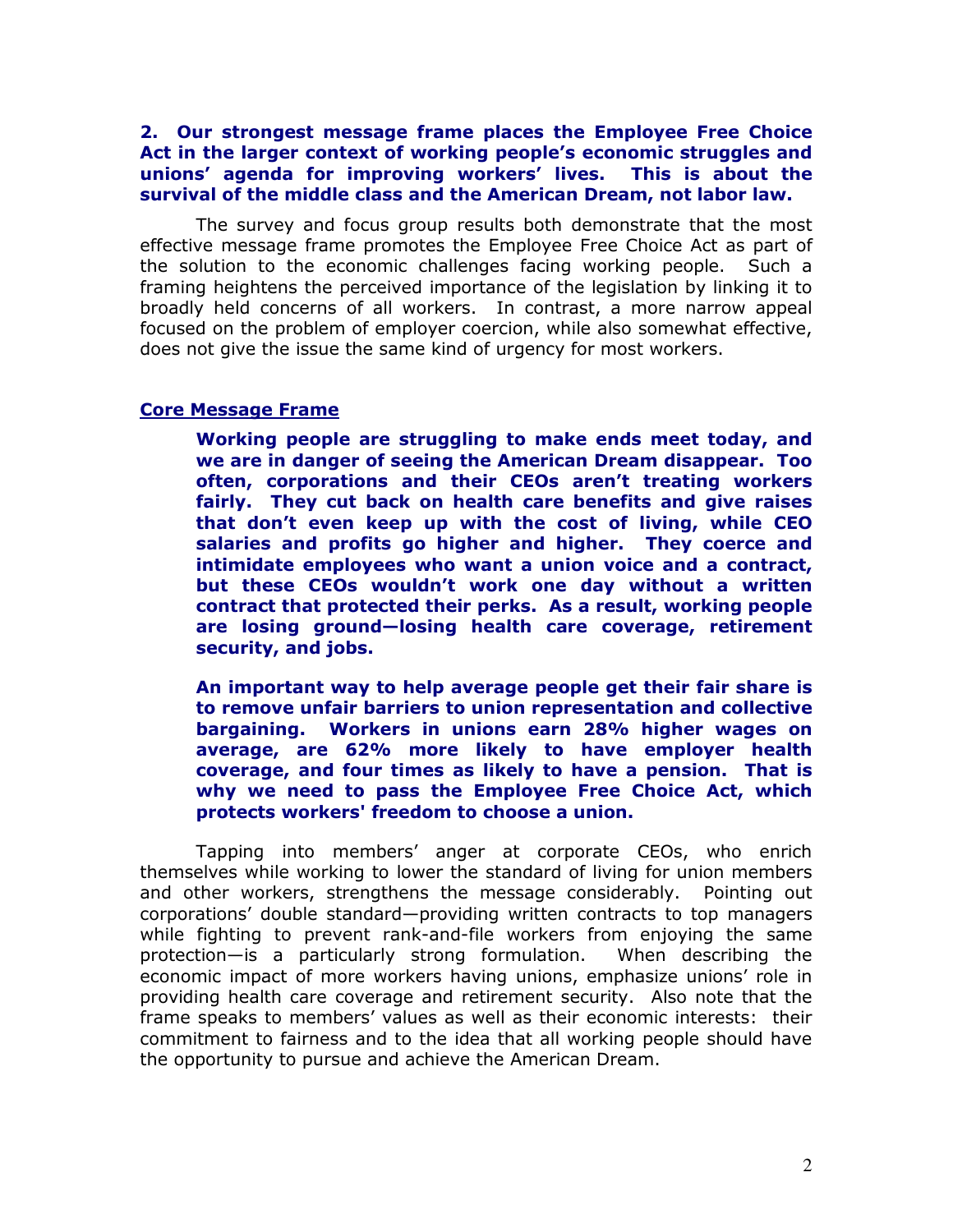#### 3. Communicate the reality of employer anti-union campaigns, so that members can see the need to reform a company-dominated system.

 Most union members believe that management should not interfere when employees try to form a union, and fully 80% oppose anti-union campaigns in the workplace. However, recall that only 54% are aware that companies routinely undertake such campaigns, and still fewer are familiar with the intimidating tactics routinely employed by companies. We need to tell that story so that members understand the need for reform.

 Union members object strongly to several common anti-union tactics, especially firing pro-union workers (97% say this is "unacceptable"), one-onone meetings between supervisors and those they supervise (89%), warnings of cuts in pay or benefits if workers vote for the union (91%), and warnings of layoffs or shutdowns (82%). One-on-one meetings with supervisors are an especially powerful example of a legal method that employers use to create a coercive environment that undermines workers' freedom to choose a union. Union members strongly agree that pressure from someone who conducts your job evaluations, sets your compensation, and even determines whether you keep your job is coercive.

As we tell our stories about the current company-dominated system, we should focus on corporations' campaigns of intimidation—and the economic consequences for workers—more than highlighting the harm to "victims" of coercion. By over-emphasizing the plight of a worker who was fired for union activity and still hasn't gotten his job back, we make the story about a single victimized worker. While that may elicit some sympathy, it doesn't seem like a large problem or one that affects most union members. In contrast, by focusing on the hundreds of workers at that company who wanted a union so they could obtain health insurance (for example), but were denied that opportunity by employer coercion, we tell a larger and more relevant story.

#### 4. Make this about workers and union members, more than unions.

As always, we want workers—union and non-union—to be the messengers for this campaign. It is essential that union members (and the public) understand that this is about workers seeking unions, and not unions seeking members. While 67% of members agree that a reason to support the Employee Free Choice Act is that it will result "in more workers belonging to unions," the figure rises to 88% when we say the bill will "result in more workers being able to bargain with their employers for better wages, benefits, and working conditions."

This is not to suggest that unions have to be hidden from view in any way. However, it's important always to remember that, for most members, unions are the means to larger goals, such as health coverage or retirement security, and not an end in themselves.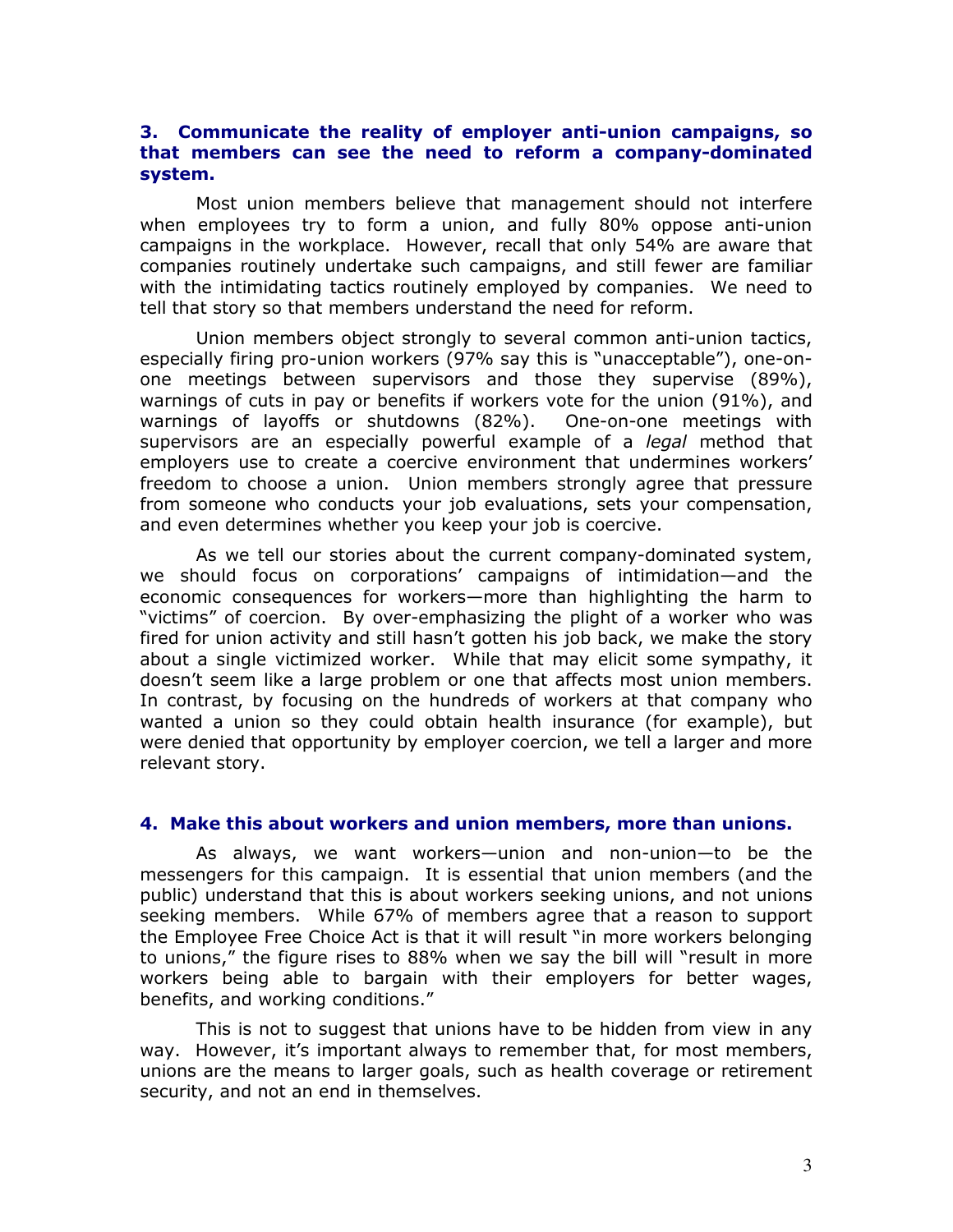#### 5. The Employee Free Choice Act will help *current* union members, as well as workers who want to join unions, to improve their standard of living. There is strength in numbers.

Union members support the Employee Free Choice Act, but often voice an important caveat: "Don't forget about us." They assume that the purpose of the legislation is to benefit non-union workers, by giving them a union voice and a chance to bargain with their employers. Yet they do not quickly perceive any benefit for themselves as current union members. So union communicators need to spell out how this will help raise the living standards of today's union members, as well as workers who become members in the future.

 When members consider the possibility that unions want to pass the Employee Free Choice Act on their behalf—not only to increase dues revenue or benefit non-union workers—they consistently use one phrase to describe the possible benefits: "strength in numbers." While they may not be familiar with the concept of union density in an industry, they intuitively understand that as more workers come together in unions their strength and leverage increase. They also recognize that non-union employers work to lower living standards, and put competitive pressure on unionized employers to reduce labor costs. If union communicators use messages like this, it will give members a clearer sense of their own personal stake in this battle.

If our unions can grow and bring together more workers, they will have the strength to improve our wages and protect our benefits. There is strength in numbers, and if more workers are free to join unions then union members will be able to bargain more effectively with employers. Changing the law so more workers can join unions will benefit today's union members, as well as those who join us in the future.

#### 6. It's the Employee Free Choice Act, not "EFCA."

The research findings confirm that "Employee Free Choice Act" is a very strong name for the legislation in message terms. The fact that opponents often feel compelled to call the title "misleading" or even "Orwellian" is strong evidence of its effectiveness. However, the bill's own supporters too often abandon this advantage by calling it by its acronym, the unappetizing "ef-kah." We must discipline ourselves to use the name, which reinforces a key part of our message.

More generally, the language of "freedom" and "freedom to choose" (or "freedom of choice") is extremely compelling and speaks to core American values. The highest rated message in the survey said "Employees should have the freedom to make their own choice without interference from management."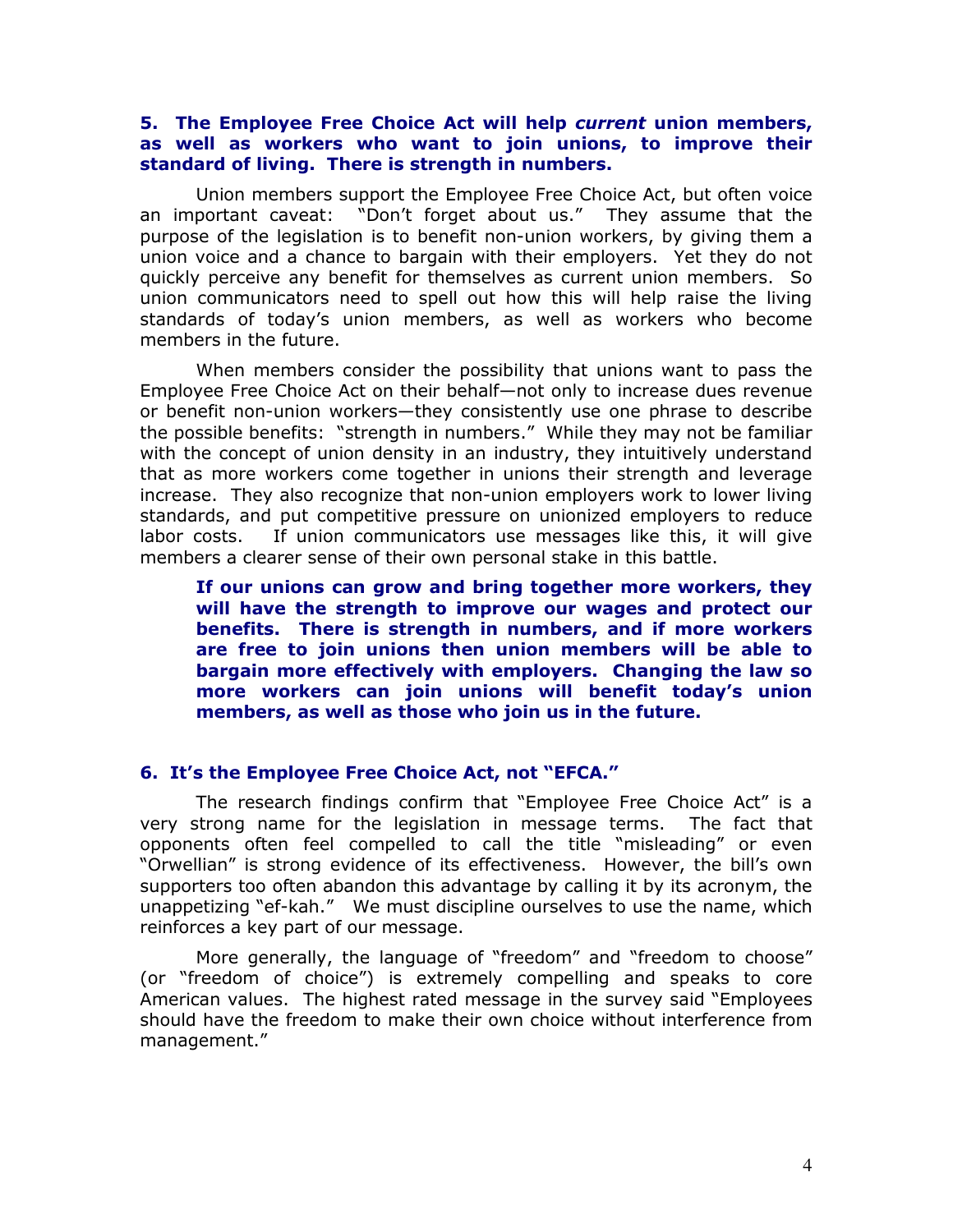#### 7. Give members compelling facts and information, not over-the-top rhetoric.

Union members, like all Americans, are very good at detecting and resisting "spin" these days. When we test over-the-top (or "hot") rhetoric in the focus groups, members often push back and challenge its credibility. For example, members had a negative reaction to these particular statements in one tested frame: "Today, our unions are under assault. If we don't take steps now to protect workers' right to join unions, our unions will keep getting weaker **and could even disappear**, and that will hurt all workers.

What members want to get from their unions on this issue are facts and information. Many focus group participants singled out for praise this statement from the message frame, as the kind of information that best makes the case for the Employee Free Choice Act: "Workers in unions earn 28% higher wages on average, are 62% more likely to have employer health coverage, and four times as likely to have a pension."

To be clear, rhetoric has its place, particularly in forms of communications such as e-mail appeals and direct mail. However, extreme language often will be counter-productive. Our core recommendation is that compelling messages bolstered by supporting facts and a sense of urgency can and should be a part of our communications effort for the Employee Free Choice Act to successfully educate and engage members.

### 8. It's "majority sign-up," not "card check."

The phrase "card check" has no real meaning to union members or other workers. However, the phrase "majority sign-up"—while also a new concept—invokes members' belief in the principle of *majority rule*. The name itself reinforces the democratic legitimacy of the procedure, which strengthens our message considerably.

While union members see majority sign-up as a legitimate way to determine whether workers at a firm want union representation, it is not immediately obvious to them how this reform protects employees from coercion. So you need to explain that majority sign-up makes it much more difficult for companies to wage long, expensive, and intimidating anti-union campaigns. It also makes it harder for companies to frustrate the will of the majority by endlessly delaying the process.

We don't need to be defensive about majority sign-up -- we can confidently embrace it as a mainstream, valid method for determining the will of the majority. Emphasize that majority sign-up is already a legal procedure that has been tested and works. One of the most convincing messages in the focus groups highlighted how national, successful, brandname companies have agreed to this procedure, with win-win results. This message worked because of the legitimacy and effectiveness that it conveyed about the procedure: "Some responsible employers, such as AT&T and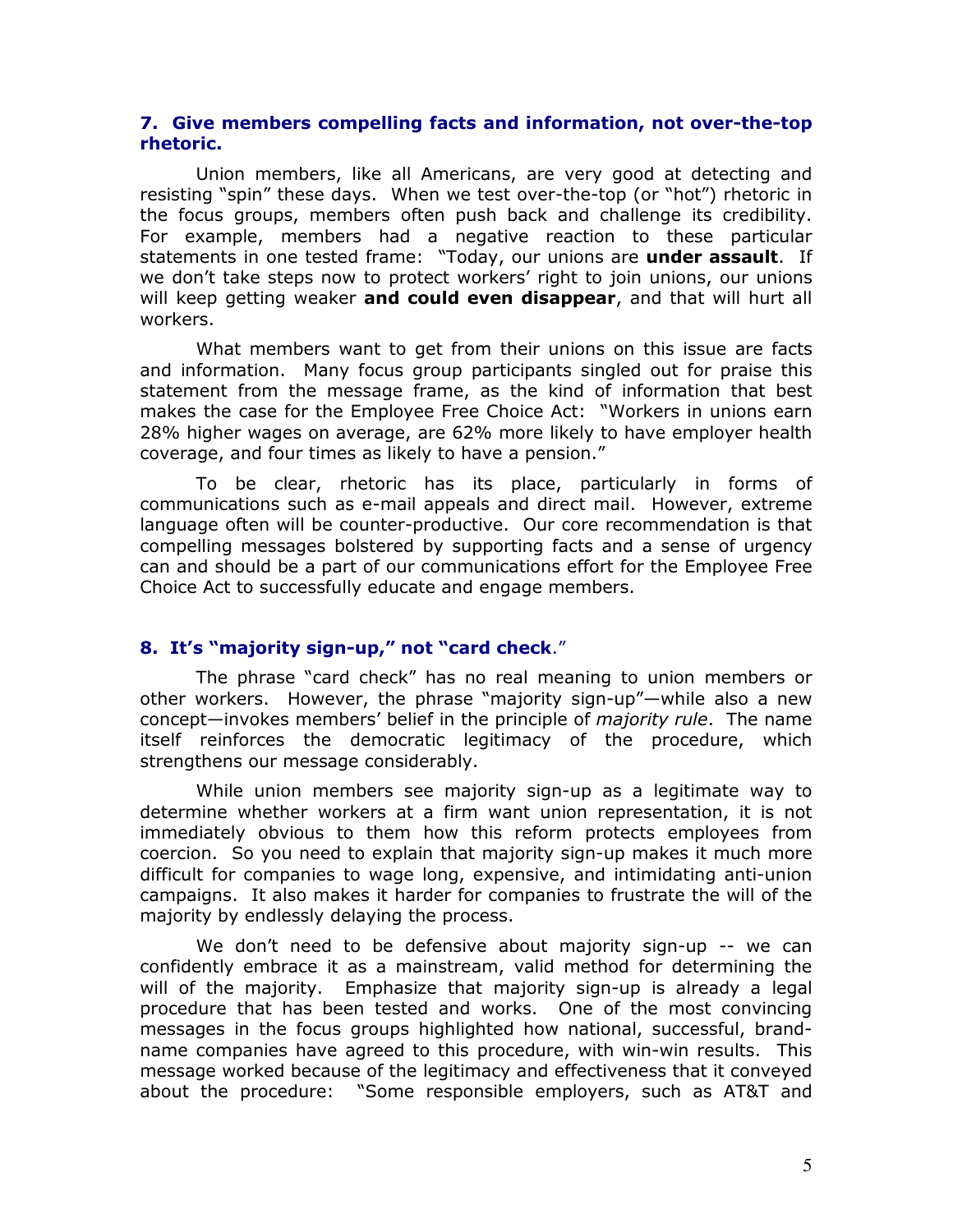Kroger, have agreed to recognize a union when a majority of employees sign up. In these cases, the result has been a free choice for workers and less conflict between employers and employees."

#### 9. The Employee Free Choice Act reforms a company-dominated system, which allows corporations to intimidate workers and deny them a free choice.

The corporate attack on the Employee Free Choice Act will focus almost exclusively on the idea that it eliminates "secret-ballot elections." While this message is not persuasive with most union members, some are concerned—or at least perplexed—by unions' embrace of an alternative to elections. A secret-ballot election is of course a familiar system for American voters and seems well designed for protecting the very freedom from employer coercion that unions want. So union communicators and activists must be prepared to pivot off these issues and reframe the debate.

For starters, we should never describe the current system as a "secretballot election" system. That is but one component in the current system and serves mainly to obscure the larger context of ferocious anti-union campaigns by companies. So we should always describe the status quo as a company-dominated system that denies workers a true free choice. We want to reframe the question at hand, which is not "should we keep or abolish secret-ballot elections?" but rather "should we keep or reform a company-dominated system that allows workers to be coerced and intimidated?" Put opponents on the defensive by equating opposition to the Employee Free Choice Act with defense of the status quo that is hurting workers and taking away their voice.

The research also reveals that union members see the current system as very unfair to the extent that the employer alone makes the decision, after a majority of employees sign cards, whether an election is then required. This was the single strongest message tested in the focus groups in favor of moving to a majority sign-up system: "Under the current law, the company gets to decide whether there will be an election even after a majority of workers have signed union authorization cards. It should not be up to the company whether or not an election is required."

#### 10. Don't get bogged down in process details or spend time and energy trying to discredit secret-ballot elections.

Whenever you can, keep the policy discussion simple: "The Employee Free Choice Act makes it easier for workers to join a union, and protects their freedom to choose without employer interference." Fully 84% of members are more likely to support the bill when it is described simply as "making it much easier for workers to gain union representation in their workplace." Some audiences will want or need more details on how the law would change procedures for determining union representation. However, this short